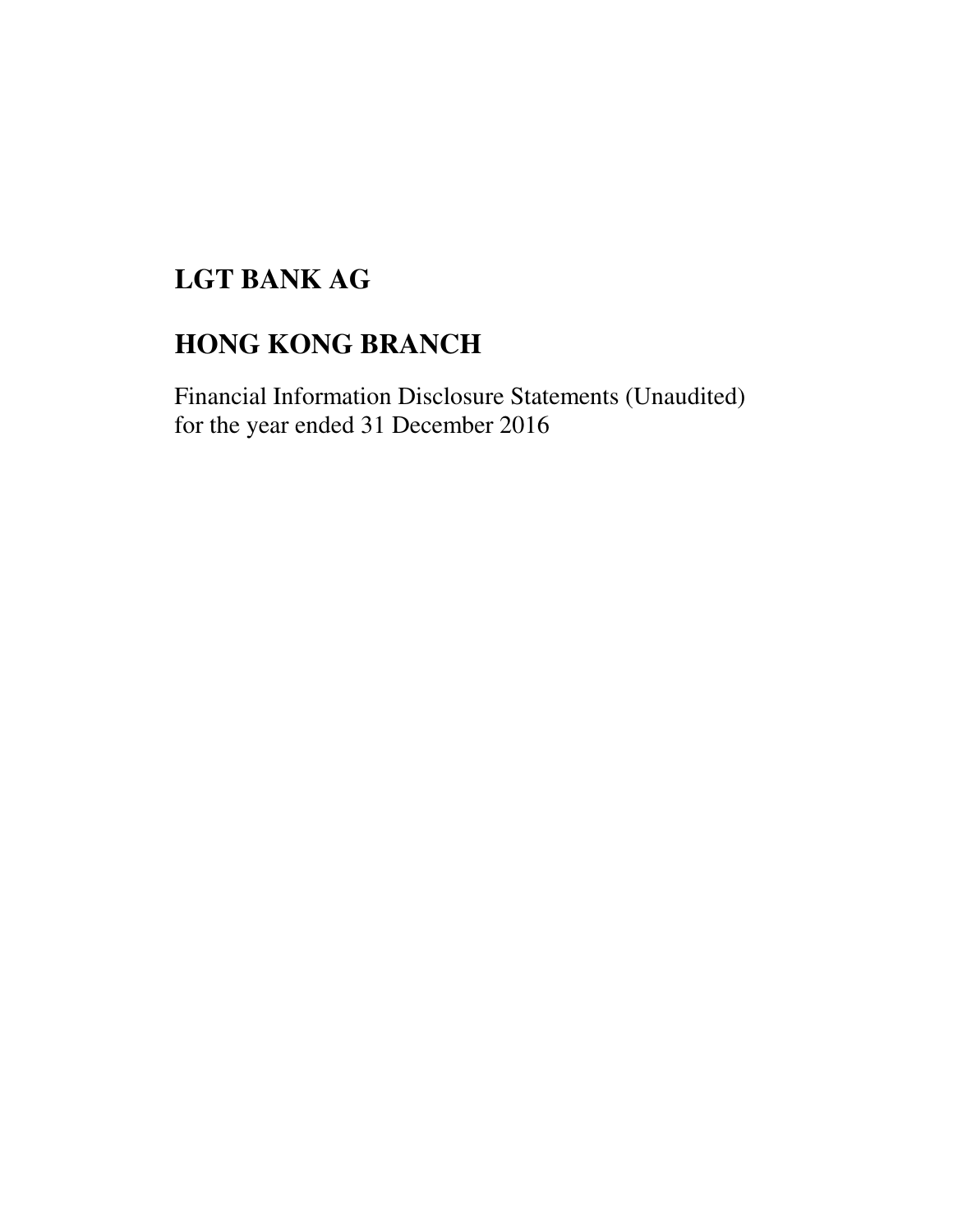# **Section A : Branch Information**

# **I Income Statement Information**

 *(in thousands of Hong Kong Dollars)*

|                                                              |            | Year ended  |            | Year ended  |
|--------------------------------------------------------------|------------|-------------|------------|-------------|
|                                                              |            | 31 Dec 2016 |            | 31 Dec 2015 |
| Interest income                                              |            | 164,052     |            | 98,955      |
| Interest expenses                                            |            | (74, 561)   |            | (50, 546)   |
| Other operating income                                       |            |             |            |             |
| Gains less losses arising from trading in foreign currencies |            | 52,523      |            | 44,641      |
| Gains less losses on securities held for trading purposes    |            | 35,332      |            |             |
| Gains less losses from other trading activities              |            | 21,411      |            | 14,241      |
| Net fees and commission income                               |            |             |            |             |
| Gross fees and commission income                             | 676,187    |             | 726,821    |             |
| Gross fees and commission expenses                           | (83, 290)  | 592,897     | (72, 634)  | 654,187     |
| Others                                                       |            | 112,721     |            | 83,783      |
| Operating income                                             |            | 904,375     |            | 845,261     |
| Operating expenses                                           |            |             |            |             |
| Staff and rental expenses                                    | (649, 478) |             | (592, 657) |             |
| Other expenses                                               | (252, 059) | (901, 537)  | (207, 358) | (800, 015)  |
| Provisions for loans and receivables                         |            | (841)       |            | (1,300)     |
| Profit before taxation                                       |            | 1,997       |            | 43,946      |
| Tax expense                                                  |            | (474)       |            | (7, 473)    |
| Profit after taxation                                        |            | 1,523       |            | 36,473      |
|                                                              |            |             |            |             |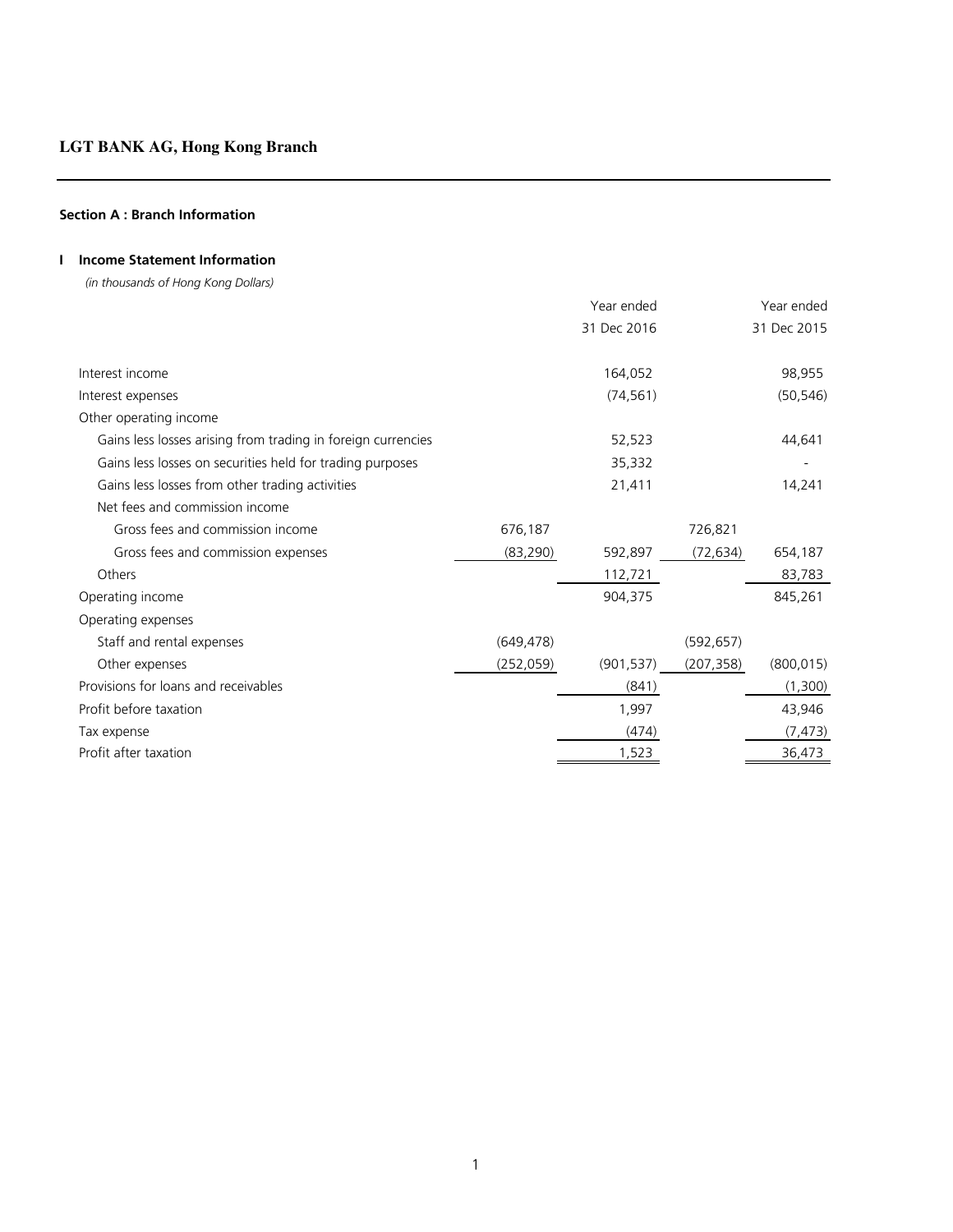# **II Balance Sheet Information**

 *(in thousands of Hong Kong Dollars)*

|                                                                     | 31 Dec 2016 | 30 Jun 2016 |
|---------------------------------------------------------------------|-------------|-------------|
| <b>Assets</b>                                                       |             |             |
| Due from Exchange Fund                                              | 1,417,049   | 673,045     |
| Cash and balances with banks                                        | 1,963,525   | 2,954,172   |
| Placements with banks which have a residual contractual maturity of |             |             |
| more than one month but not more than 12 months                     | 4,498       | 1,933       |
| Amount due from overseas offices of the institution                 | 10,246,415  | 8,632,575   |
| Investment securities                                               | 2,058,517   | 1,114,987   |
| Loans and receivables                                               | 8,510,265   | 7,800,333   |
| Fixed assets                                                        | 14,018      | 15,177      |
| Total assets                                                        | 24,214,287  | 21,192,222  |
|                                                                     |             |             |
| <b>Liabilities</b>                                                  |             |             |
| Deposits and balances from banks                                    | 54,010      | 33,956      |
| Deposit from customers                                              |             |             |
| Demand deposits and current accounts                                | 6,440,050   | 6,678,914   |
| Time, call and notice deposits                                      | 9,301,951   | 7,517,709   |
| Amount due to overseas offices of the institution                   | 7,770,775   | 6,574,632   |
| Other liabilities                                                   | 647,501     | 387,011     |
| <b>Total liabilities</b>                                            |             |             |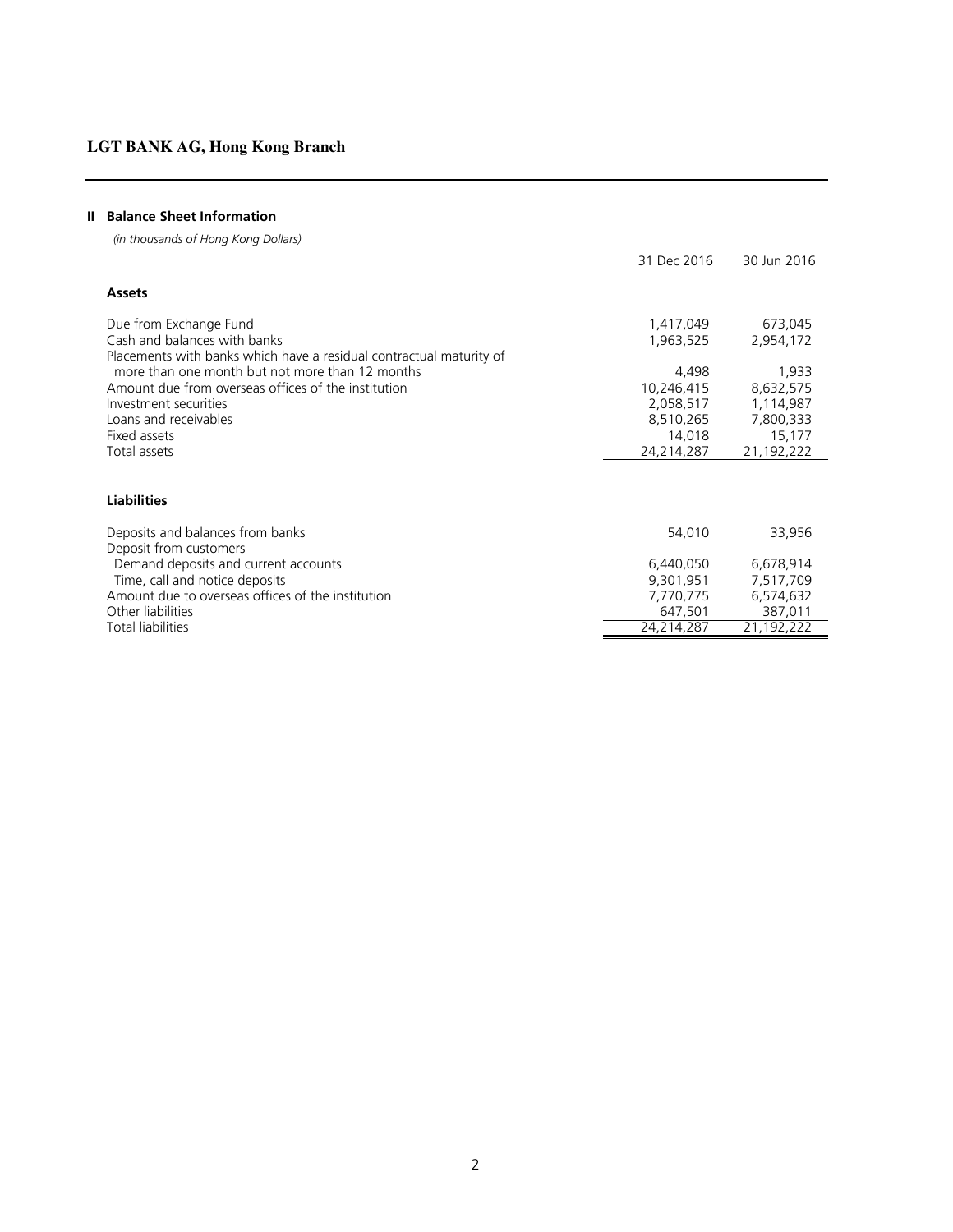#### **III Additional Balance Sheet Information**

 *(in thousands of Hong Kong Dollars, except ratios)*

(1) Loans and receivables

|                                      | 31 Dec 2016 | 30 Jun 2016 |
|--------------------------------------|-------------|-------------|
| Loans and advances to customers      | 6.991.484   | 7,395,607   |
| Loans and advances to banks          | 1.110.662   | 97.372      |
| Accrued interest and other accounts  | 413,860     | 313.954     |
| Provisions for loans and receivables |             |             |
| Collective provision                 | (5.741)     | (6.600)     |
|                                      | 8.510.265   | 800.333     |

No provisions for loans and advances or other exposures of LGT Bank AG, Hong Kong Branch ("the Branch") have been set aside or maintained at the overseas head office as at 31 Dec 2016 and 30 Jun 2016.

| (2) | The breakdown of gross amount of loans and advances to customers by industry sectors | 31 Dec 2016 | 30 Jun 2016 |
|-----|--------------------------------------------------------------------------------------|-------------|-------------|
|     | Loans and advances for use in Hong Kong                                              |             |             |
|     | Industrial, commercial and financial                                                 |             |             |
|     | Financial concerns                                                                   | 55,890      | 51.311      |
|     | <b>Individuals</b>                                                                   |             |             |
|     | Others                                                                               | 1,332,675   | 926.519     |
|     | Loans and advances for use outside Hong Kong                                         | 5.602.919   | 6,417,777   |
|     |                                                                                      | 6.991.484   | 7.395.607   |

Balance of loans and advances covered by collateral or other security as of 31 Dec 2016 was HK\$6,984,730 (30 Jun 2016: HK\$7,389,608).

(3) The table shows loans and advances to customers by major countries, amounting to not less than 10% of the aggregate loans and advances to customers:

|                        | 31 Dec 2016 | 30 Jun 2016 |
|------------------------|-------------|-------------|
| British Virgin Islands | 2,637,334   | 2.449.767   |
| Hong Kong              | 2.342.769   | 2.442.708   |
|                        | 4.980.103   | 4.892.475   |

The above geographical analysis is based on the location of the counterparty after taking into account any recognized risk transfer as defined in Section 98 of the Banking (Disclosure) Rules.

- (4) Impaired loans and advances are individually assessed loans which exhibit objective evidence of impairment on an individual basis. There were no impaired loans and advances to customers and banks as at 31 December 2016 and 30 June 2016.
- (5) There were no overdue loans and advances to customers and banks as at 31 December 2016 and 30 June 2016.
- (6) There were no repossessed assets, and no rescheduled loans and advances to customers and banks as at 31 December 2016 and 30 June 2016.
- (7) There were no overdue other assets at the Branch as at 31 December 2016 and 30 June 2016.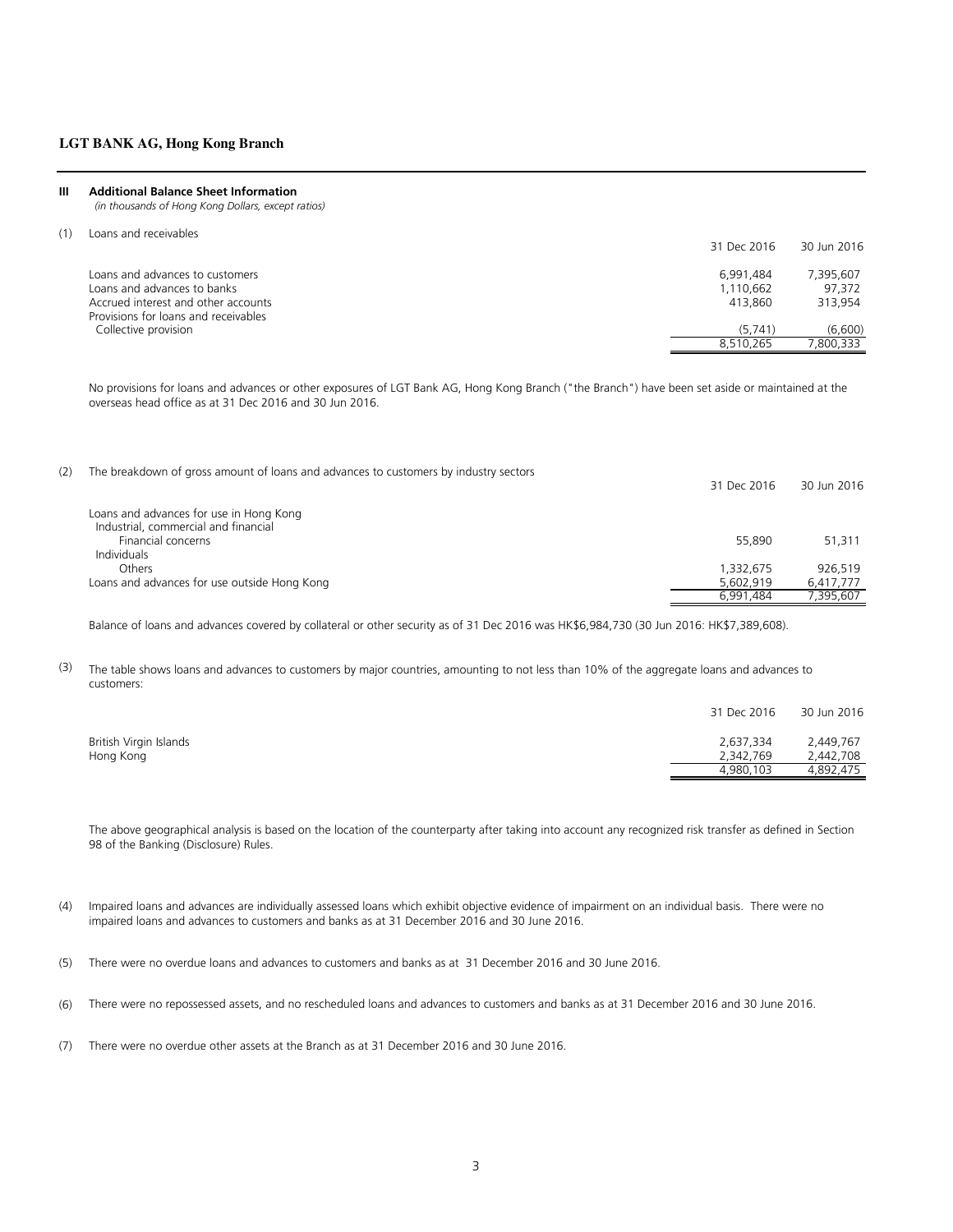#### **IV International Claims**

 *(in thousands of Hong Kong Dollars)*

The table shows International claims by major countries or geographical segments, after taking into account any recognized risk transfer as defined in section 98 of the Banking (Disclosure) Rules, amounting to not less than 10% of the aggregate International claims:

|                                 |              | Non-bank private sector<br>Non-bank financial<br>Non-financial |             |                |            |  |
|---------------------------------|--------------|----------------------------------------------------------------|-------------|----------------|------------|--|
|                                 | <b>Banks</b> | Official Sector                                                | institution | private sector | Total      |  |
| 31 Dec 2016                     |              |                                                                |             |                |            |  |
| Developed countries<br>of which | 13,257,701   | 1,994,289                                                      | 582,225     | 986.887        | 16,821,102 |  |
| - Liechtenstein                 | 11,909,623   | $\overline{\phantom{a}}$                                       | 1.324       | 15,521         | 11,926,468 |  |
| - United States                 | 579.830      | 1.994.128                                                      | 201,735     | 334,313        | 3,110,006  |  |
| Offshore centres<br>of which    | 1,438,821    | 13.229                                                         | 56,458      | 2,148,587      | 3,657,095  |  |
| - Hong Kong                     | 1,127,089    |                                                                | 46.764      | 1,325,427      | 2,499,280  |  |

|                                 |              | Non-bank private sector |                    |                |            |  |
|---------------------------------|--------------|-------------------------|--------------------|----------------|------------|--|
|                                 |              |                         | Non-bank financial | Non-financial  |            |  |
|                                 | <b>Banks</b> | Official Sector         | institution        | private sector | Total      |  |
| 30 Jun 2016                     |              |                         |                    |                |            |  |
| Developed countries<br>of which | 12,242,382   | 993,567                 | 557,726            | 578,213        | 14,371,888 |  |
| - Liechtenstein                 | 10,327,347   |                         | 1.082              | 15.653         | 10,344,082 |  |
| - United States                 | 1,307,259    | 992,763                 | 318,203            | 287,229        | 2,905,454  |  |
| Offshore centres<br>of which    | 1,709,078    | 7.044                   | 95,752             | 2,462,424      | 4,274,298  |  |
| - Hong Kong                     | 1,393,909    |                         | 59,492             | 1,707,158      | 3,160,559  |  |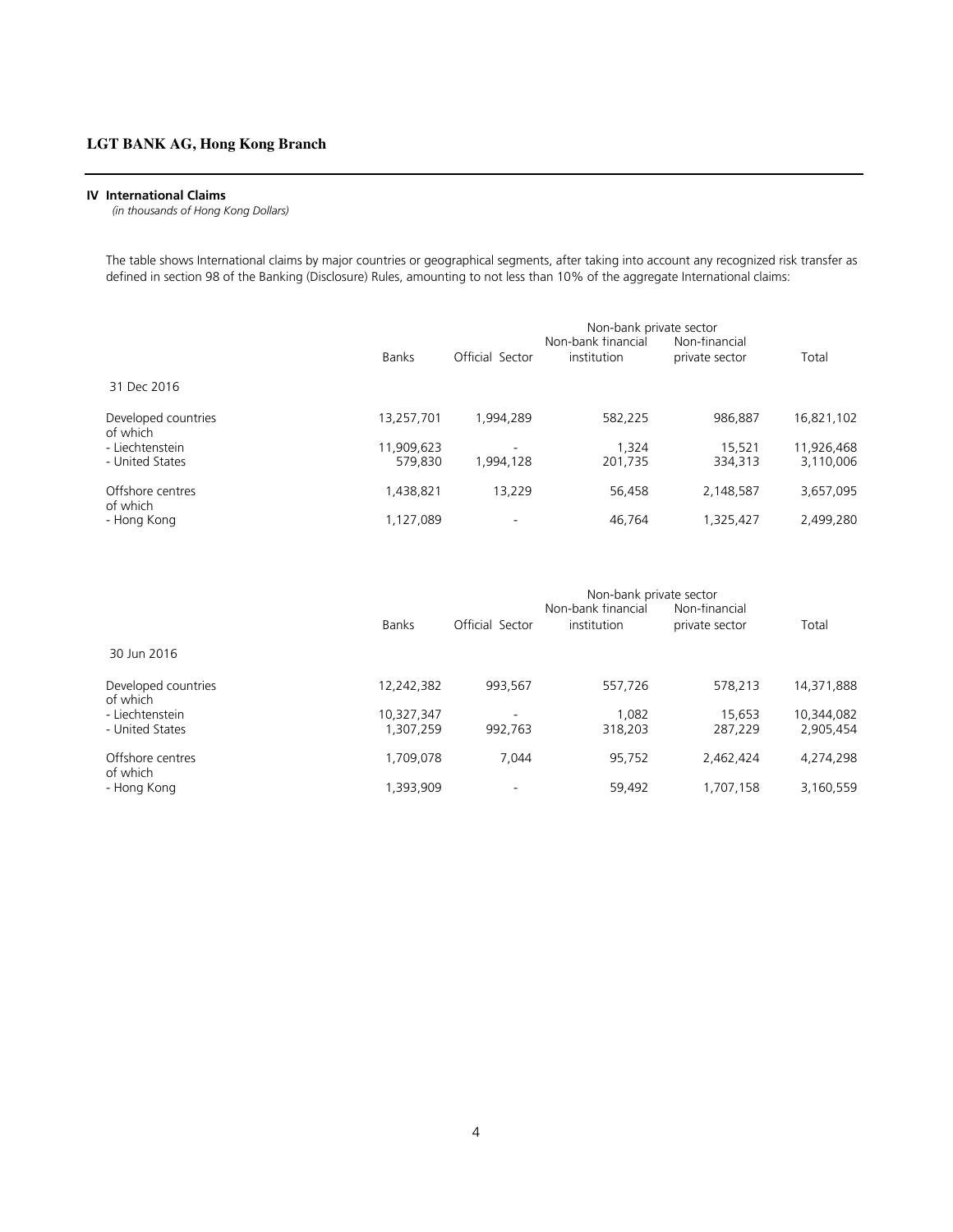# **V Mainland Activities**

 *(in thousands of Hong Kong Dollars)*

The Non-bank Mainland Exposures are as follows:

| 31 Dec 2016                                                                                                                     | On-balance<br>sheet exposure | Off-balance<br>sheet exposure | Total   |
|---------------------------------------------------------------------------------------------------------------------------------|------------------------------|-------------------------------|---------|
| Type of Counterparties                                                                                                          |                              |                               |         |
| Central government, central government-owned entities and<br>their subsidiaries and joint ventures (JVs)                        | 22.220                       |                               | 22,220  |
| PRC nationals residing in Mainland China or other entities<br>incorporated in Mainland China and their subsidiaries and JVs     | 307,576                      |                               | 307,576 |
| Other counterparties where the exposures are considered by the<br>reporting institution to be non-bank Mainland China exposures | 83,459                       | 2                             | 83,461  |
| Total                                                                                                                           | 413.255                      | 2                             | 413,257 |
| Total assets after provision                                                                                                    | 24,214,287                   |                               |         |
| On-balance sheet exposures as percentage of total assets                                                                        | 1.71%                        |                               |         |

| 30 Jun 2016                                                                                                                     | On-balance<br>sheet exposure | Off-balance<br>sheet exposure | Total   |
|---------------------------------------------------------------------------------------------------------------------------------|------------------------------|-------------------------------|---------|
| Type of Counterparties                                                                                                          |                              |                               |         |
| Central government, central government-owned entities and<br>their subsidiaries and joint ventures (JVs)                        | 23,319                       |                               | 23,319  |
| PRC nationals residing in Mainland China or other entities<br>incorporated in Mainland China and their subsidiaries and JVs     | 421,416                      | 172                           | 421,588 |
| Other counterparties where the exposures are considered by the<br>reporting institution to be non-bank Mainland China exposures | 106,115                      | 108                           | 106,223 |
| Total                                                                                                                           | 550,850                      | 280                           | 551,130 |
| Total assets after provision                                                                                                    | 21,192,222                   |                               |         |
| On-balance sheet exposures as percentage of total assets                                                                        | 2.60%                        |                               |         |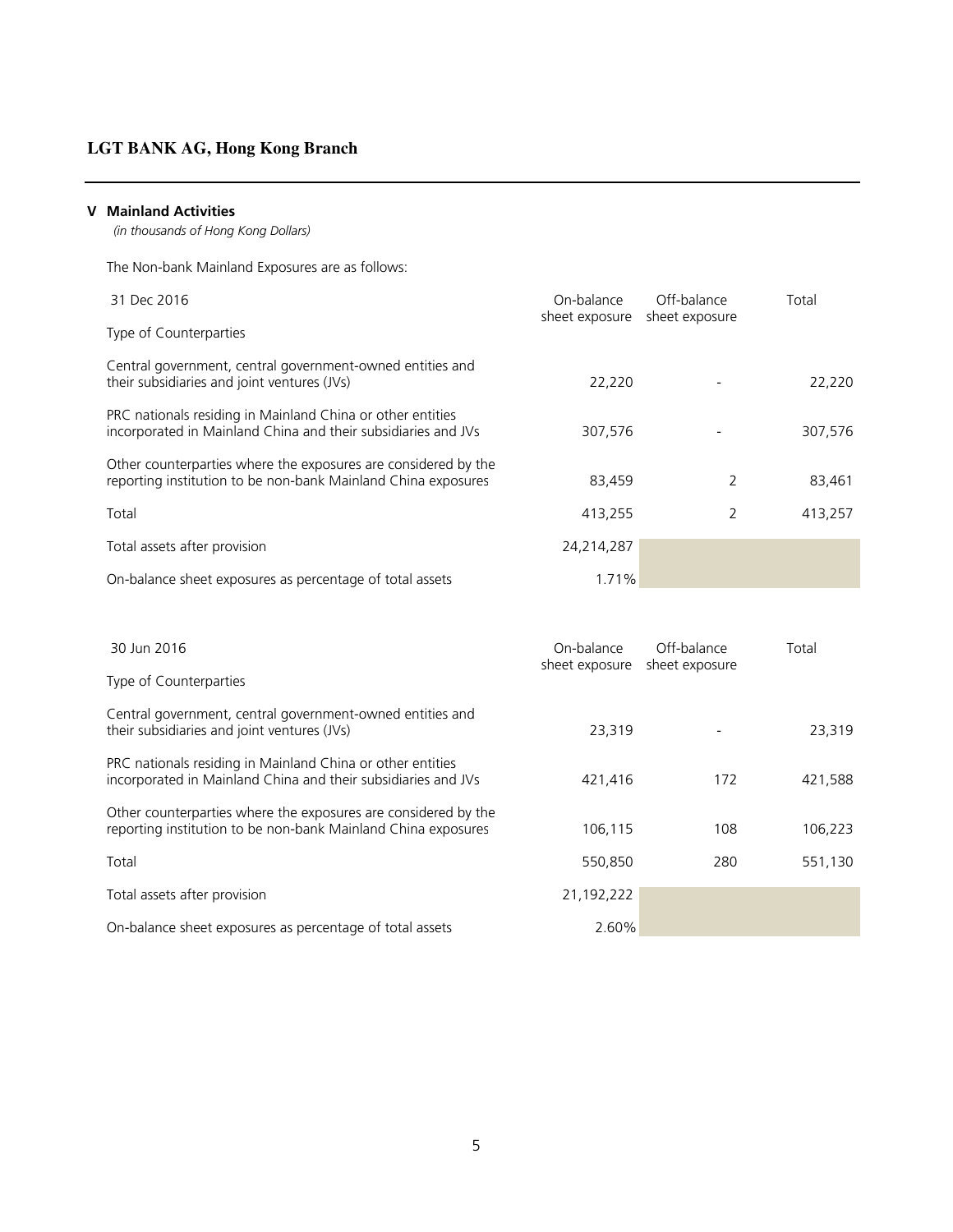## **VI Currency Risk**

 *(in thousands of Hong Kong Dollars)*

|                                                                                               | <b>USD</b>                                                 | <b>EUR</b>                                           | <b>CHF</b>                                               | Total                                                  |
|-----------------------------------------------------------------------------------------------|------------------------------------------------------------|------------------------------------------------------|----------------------------------------------------------|--------------------------------------------------------|
| 31 Dec 2016                                                                                   |                                                            |                                                      |                                                          |                                                        |
| Spot assets<br>Spot liabilities<br>Forward purchases<br>Forward sales<br>Net options position | 15,575,841<br>(15, 582, 723)<br>4,520,575<br>(4, 507, 613) | 1,835,023<br>(1,831,701)<br>1,544,708<br>(1,547,253) | 669,890<br>(678, 918)<br>717,974<br>(712, 920)           | 18,080,754<br>(18,093,342)<br>6,783,257<br>(6,767,786) |
| Net long (or net short) position                                                              | 6,080                                                      | 777                                                  | (3,974)                                                  | 2,883                                                  |
|                                                                                               | <b>USD</b>                                                 | <b>EUR</b>                                           | Total                                                    |                                                        |
| 30 Jun 2016                                                                                   |                                                            |                                                      |                                                          |                                                        |
| Spot assets<br>Spot liabilities<br>Forward purchases<br>Forward sales<br>Net options position | 13,011,700<br>(13,015,208)<br>4,352,139<br>(4,346,431)     | 2,334,019<br>(2,332,460)<br>1,468,711<br>(1,469,566) | 15,345,719<br>(15, 347, 668)<br>5,820,850<br>(5,815,997) |                                                        |
| Net long (or net short) position                                                              | 2,200                                                      | 704                                                  | 2,904                                                    |                                                        |

At 31 Dec 2016, USD, EUR and CHF (30 Jun 2016: USD and EUR) constitute 10% or more of the total net position in all foreign currencies. There were no foreign currency net structural positions as at 31 Dec 2016 and 30 Jun 2016.

Net options position was calculated on the basis of delta-weighted positions of all foreign exchange options contracts.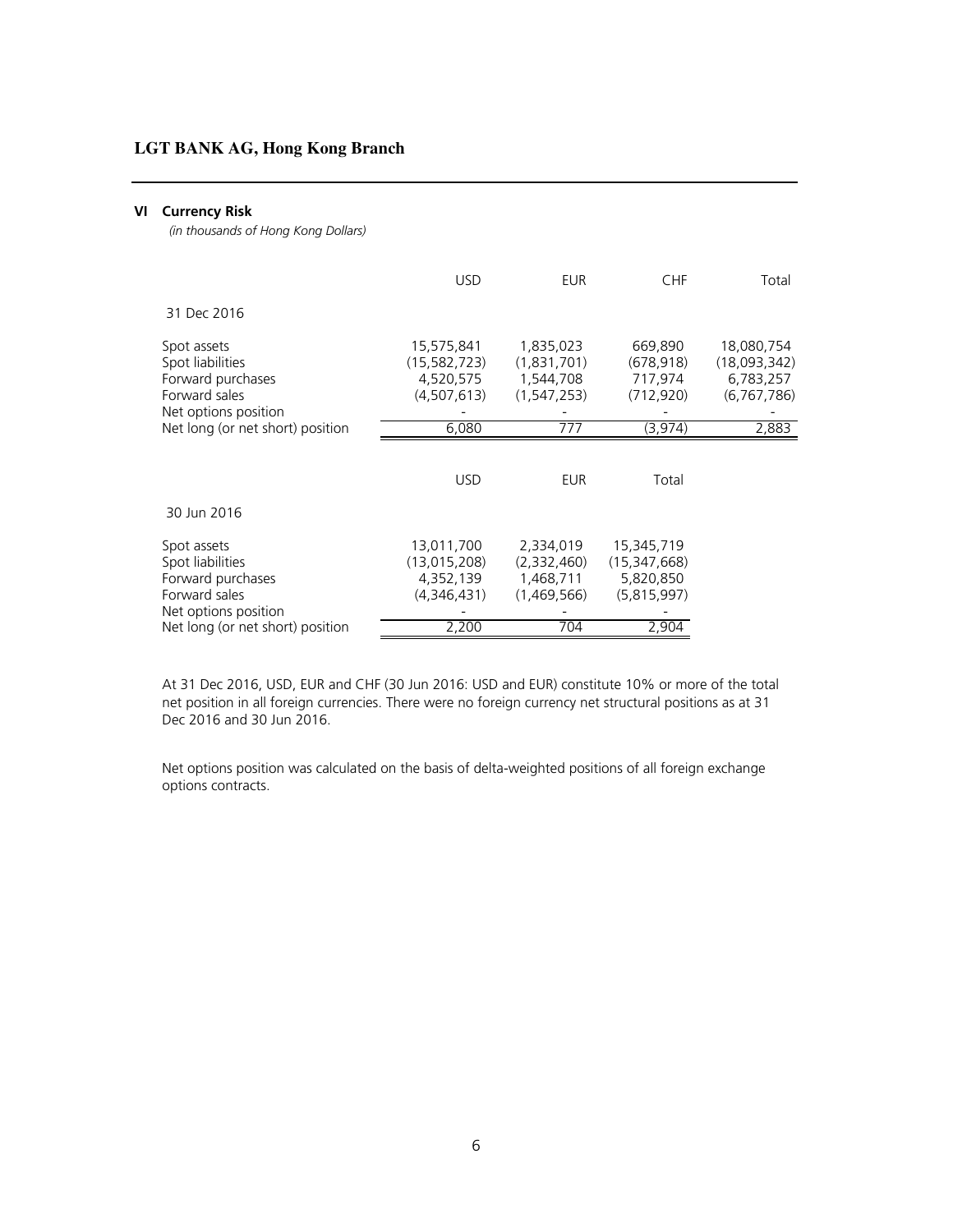#### **VII Off-Balance Sheet Exposures**

 *(in thousands of Hong Kong Dollars, except ratios)*

|                                        | 31 Dec 2016 | 30 Jun 2016 |
|----------------------------------------|-------------|-------------|
| Contingent Liabilities and Commitments |             |             |
| Contractual Amount                     |             |             |
| Direct Credit Substitutes              | 10.834      | 10.659      |
| Transaction-related contingent items   | 73.996      | 72.083      |
| Other commitments                      | 10,450,672  | 9.305.790   |

The contractual amounts represent the amount at risk should the contract be fully drawn upon and the client default.

|                                                                                         |                      |                           | 31 Dec 2016          | 30 Jun 2016               |
|-----------------------------------------------------------------------------------------|----------------------|---------------------------|----------------------|---------------------------|
| <b>Derivatives</b><br>Contractual / Notional Amount<br>Exchange rate and gold contracts |                      |                           | 13,874,809           | 11,779,626                |
| Interest rate contracts                                                                 |                      |                           | 450,842              | 429,396                   |
| Others                                                                                  |                      |                           | 4,218,619            | 2,710,272                 |
|                                                                                         |                      |                           | 18.544.270           | 14,919,294                |
|                                                                                         |                      |                           |                      |                           |
|                                                                                         | 31 Dec 2016          |                           | 30 Jun 2016          |                           |
|                                                                                         | Fair value<br>assets | Fair value<br>liabilities | Fair value<br>assets | Fair value<br>liabilities |
| Exchange rate and gold contracts                                                        | 234,328              | 231.918                   | 154,031              | 151,626                   |
| Interest rate contracts                                                                 | 1,902                | 1,719                     | 2,243                | 2,096                     |
| Others                                                                                  | 69,394               | 69,386                    | 49,684               | 49,665                    |
|                                                                                         | 305,624              | 303,023                   | 205,958              | 203,387                   |

The contractual / notional amounts of derivatives indicate the volume of transactions outstanding at the balance sheet date; they do not represent amount at risk.

The contractual amounts and fair values of the above derivatives as at 31 Dec 2016 and 30 Jun 2016 are shown on a gross basis with no offsetting presentation due to bilateral netting agreements.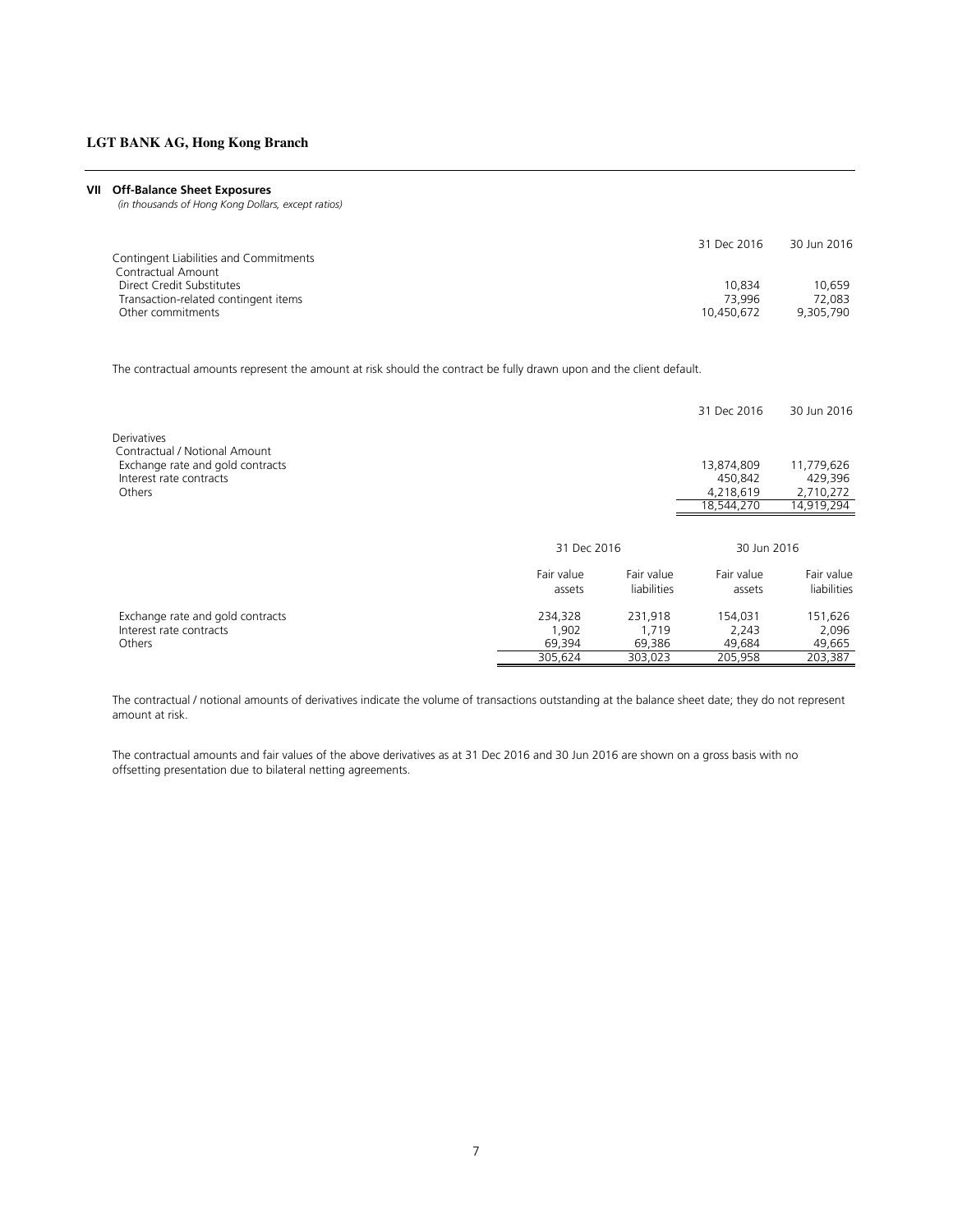#### **VIII Liquidity**

| 31 Dec 2016 31 Dec 2015                                                            |        |
|------------------------------------------------------------------------------------|--------|
| Average liquidity maintenance ratio ("LMR") for the twelve months period<br>64 12% | 68.61% |

Average LMR is the arithmetic mean of the average value of the LMR for each calendar month as reported in the liquidity position return submitted for the reporting period.

#### **Liquidity Risk Management**

Liquidity risk is the risk that the Branch will be unable to meet a financial commitment to a customer, creditor or investor in whatever currency. The management of liquidity is carried out both at Head Office level as well as on branch level. Head Office requires the Branch to manage the liquidity structure of its assets, liabilities and commitments so that cash flows are approximately balanced and all funding obligations are met when due.

The management of liquidity and funding is therefore, primarily undertaken locally in the Branch to ensure compliance with policy and limits set by the Assets and Liabilities Committee ("ALCO").

The Branch maintains an appropriate mix of high quality liquid assets as a source of liquidity for meeting emergency funding needs. The Branch's funding sources include customer deposits and intra-group borrowings. The ALCO review the customer deposits concentration and loan growth on a monthly basis to prevent undue liquidity pressure. All off-balance sheet items are also reviewed monthly by the ALCO to assess the potential liquidity requirements.

The Branch calculates the liquidity-related regulatory ratios and trend analysis on a daily basis for liquidity monitoring.

Liquidity risk management begins at the Branch level and extends globally as sources of liquidity are regularly reviewed by Group Treasury to maintain a wide diversification by currency, geography, providers, product and term.

Overall, the Branch has established the Internal Control System and Procedures in accordance with the requirements set out in the Supervisory Policy Manual (LM2- Sound Systems and Controls for Liquidity Risk Management) issued by HKMA and they are being adhered to strictly.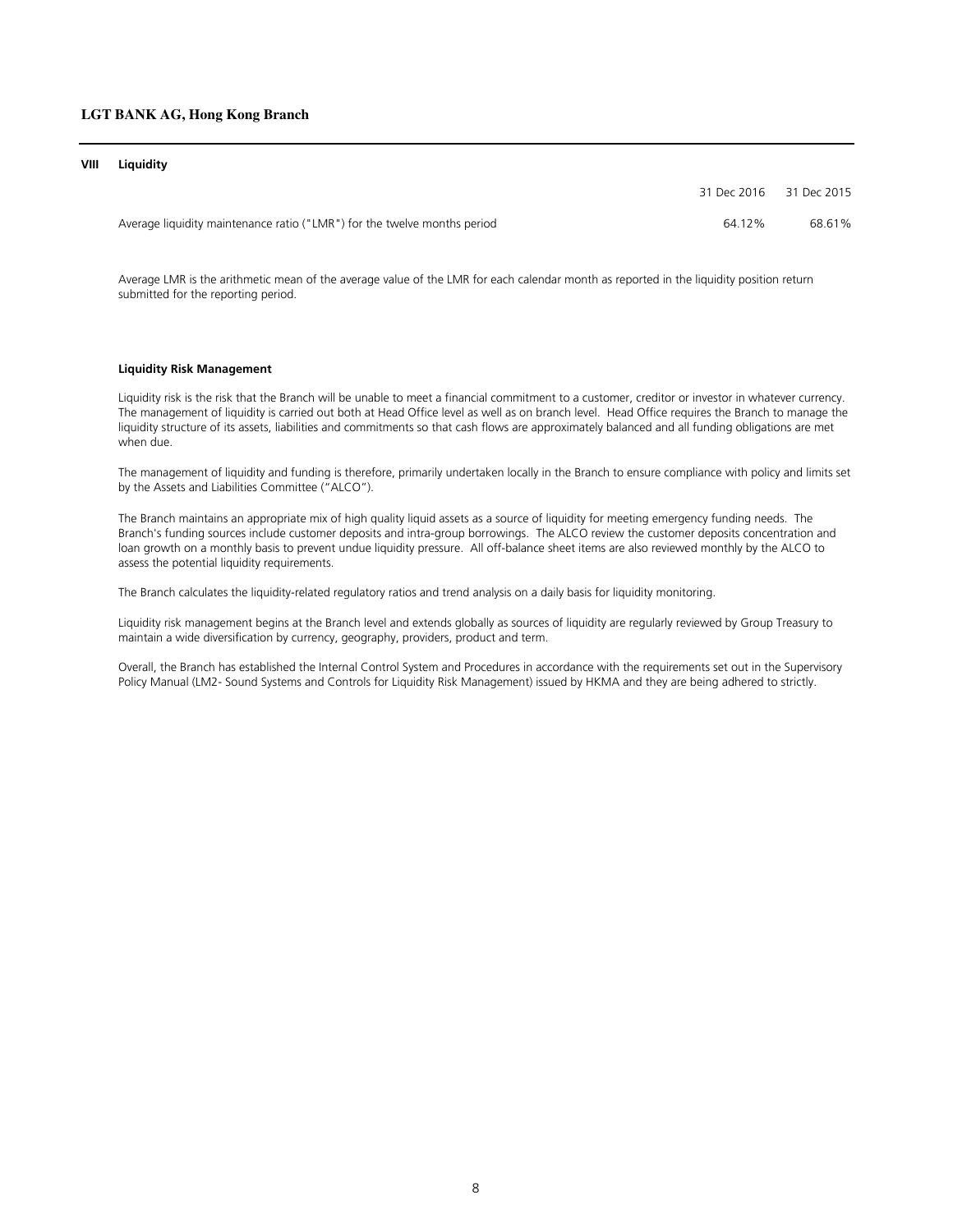## **IX Acquisition**

On 6 December, 2016, LGT announced that it has reached an agreement with ABN AMRO to acquire its private banking business in Hong Kong, Singapore and Dubai with approx. USD 20 billion in assets under management. The acquisition by way of an asset purchase agreement marks a major step in the implementation of LGT's growth strategy and will further enhance its strong footprint in Asia and the Middle East. The transaction is envisaged to be completed in the second quarter of 2017, subject to regulatory approval.